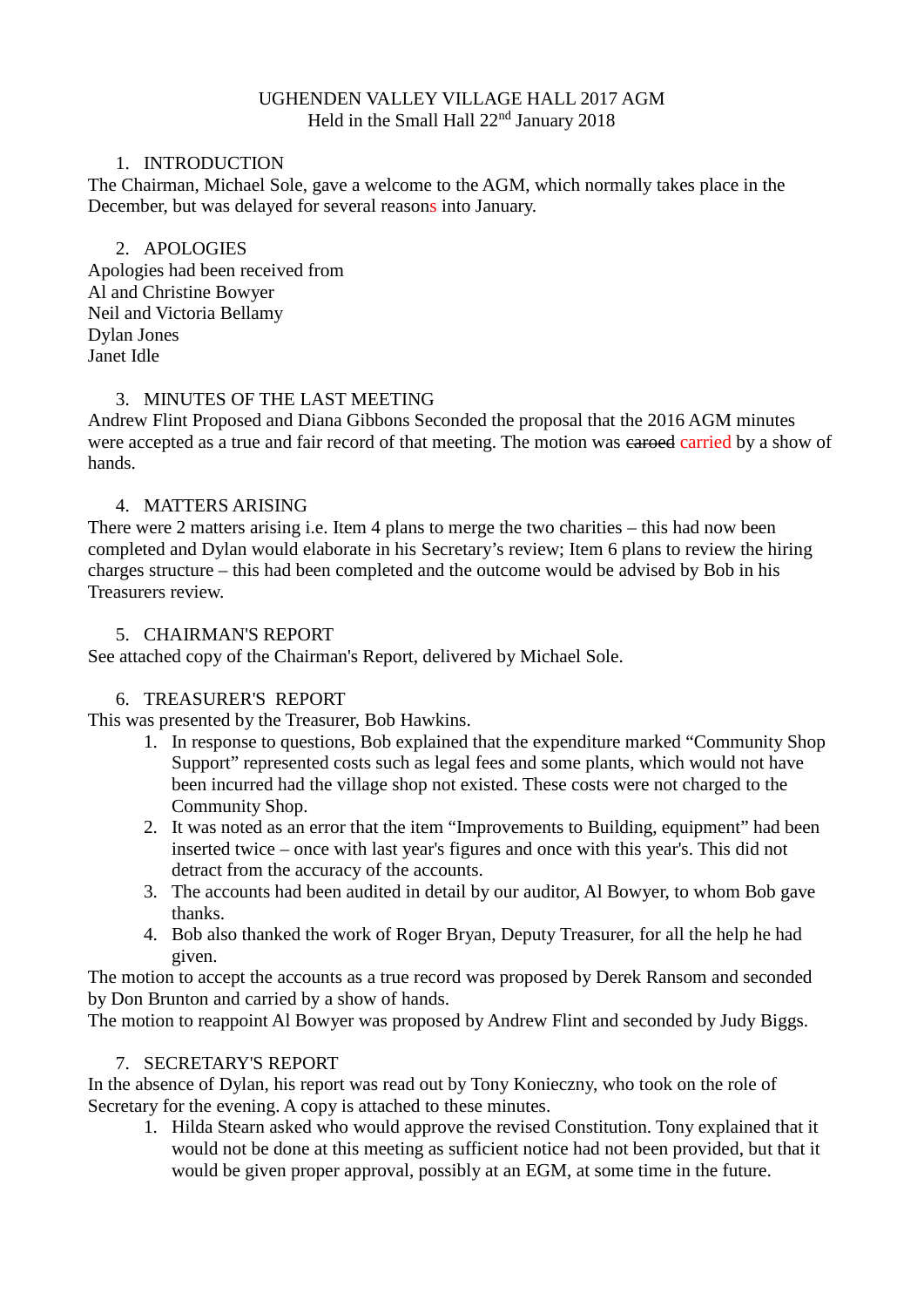#### 8. COMMITTEES AND TRUSTEES

Michael listed the Members of the Committee who were representatives of various organisations. The Constitution/Covenant stipulated up to nine members in this category:

| Angus Idle          | Residents' Association                     |  |
|---------------------|--------------------------------------------|--|
| <b>Andrew Flint</b> | Hughenden Allotment and Garden Association |  |
| Diana Gibbons       | Valley Players, Hughenden                  |  |
| Judy Biggs          | <b>MS</b> Society                          |  |
| Joan Steel          | <b>Valley Friends</b>                      |  |
| Louise Jones        | <b>Community Shop</b>                      |  |
| Neil Bellamy        | <b>Football Club</b>                       |  |
| Jill Graves         | Art Club                                   |  |
|                     |                                            |  |

Michael Introduced Kerry Franklin as member representing the Playground users' group, who would be fundraising to buy and maintain playground equipment now that the Parish Council had unilaterally determined to no longer support playgrounds.

These nine members were approved by a show of hands.

For the remaining seats on the committee – the five Public Members – there were the following candidates:

Michael Sole

Bob Hawkins

Christine Powell

Dylan Jones

Ian Stearn

Daryl Beckwith

There being more candidates than seats, an election was called, with Tony Konieczny acting as Returning Officer. 27 papers were returned and the following were elected:

Michael Sole

Bob Hawkins

Christine Powell

Dylan Jones

Daryl Beckwith

- 9. While the count was being performed, David Bailey, Guest Speaker and General Manager of the Hughenden Portfolio for the National Trust, gave an illuminating talk about his work and the role of the National Trust in the area.
- 10. The election results were declared by Tony Konieczny and, there being no other business, the meeting was closed at 9:00pm.

11. Any Other Business – there were no further questions from those present

Tony Konieczny Deputising as Secretary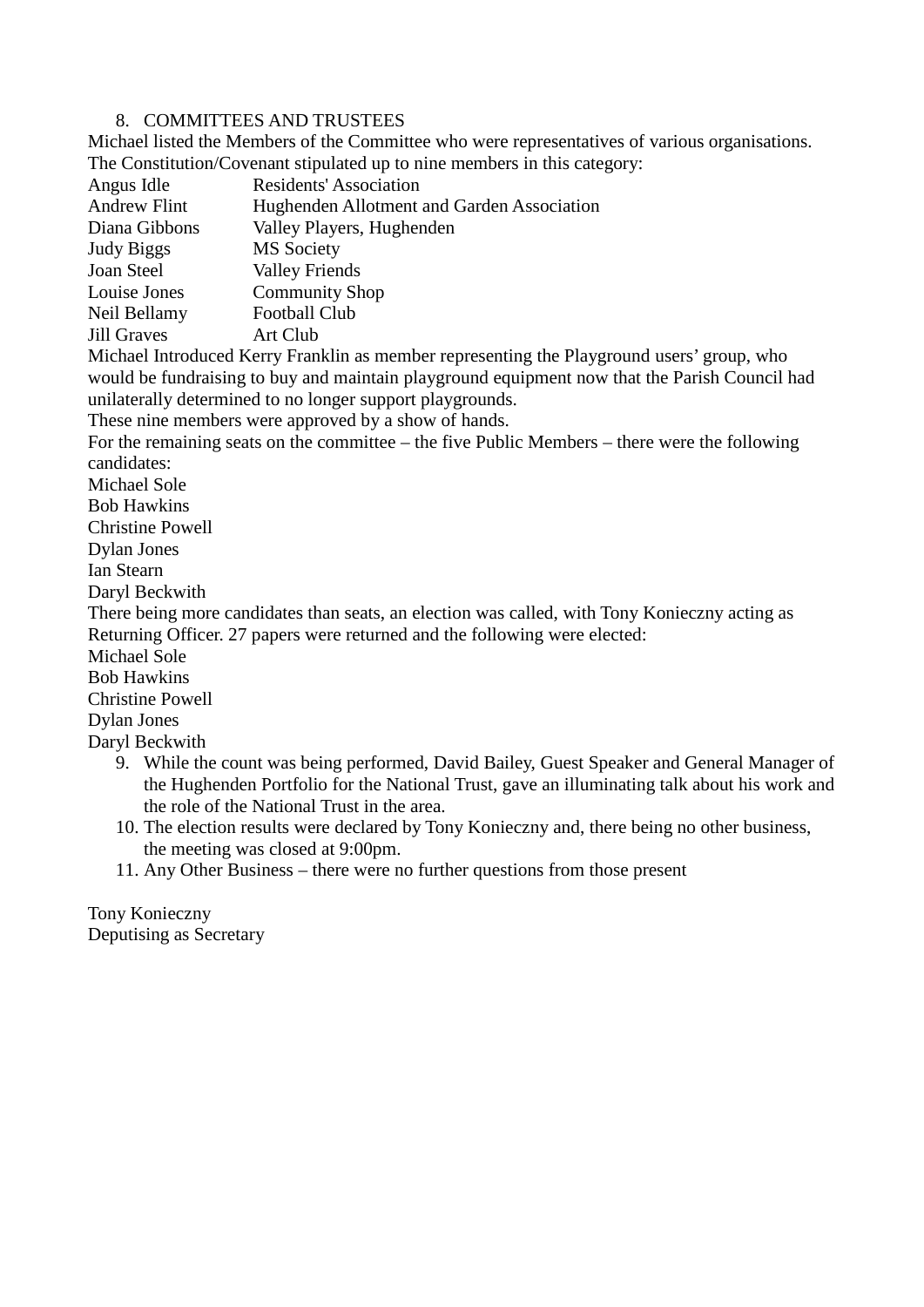# **Chairperson's Report 2017**

Another year, another Annual General Meeting. How time flies. This is now the 5th AGM of the Village Hall Committee that I have conducted, and I would like to record my sincere thanks to all committee members for their support during the past year. We are all volunteers, some more willing than others, and it is occasions such as this when their contribution should be recognised. So, thank you, to all the committee. As in most relationships, we certainly do not agree with each other all of the time, and there is always a healthy debate in the event of differing views, but just like partners in a marriage, we eventually reach a compromise with the interests of the hall and community being at the heart of our decision.

Firstly, I am pleased to report your village hall continues to be in a very healthy position both structurally and financially, and these are the two key responsibilities of the committee. You will be pleased to learn that demand for the hall continues to be high from both within the village and beyond, and we enjoy a fill-rate of between 80% to 90%, which compares very favourably with other local village halls. We have continued with our planned investment programme to upgrade the facilities in the halls to ensure we have a community venue that ranks among the best in the area. I shall give you more details of our investments later.

Secondly, tonight is the occasion when I can give my public thanks to a number of key people without whom the hall would certainly not be as successful as it is. So, to my fellow officers, Christine Powell our Bookings Secretary, Bob Hawkins our Treasurer, and Dylan Jones our Committee Secretary, thank you all for the many, many hours you contribute each and every week to the village hall. Also to Bev Beveridge our Projects Manager, and Gabriele McCarthy our cleaner, thank you both very much for your continued involvement. I know from the many comments received from both hall users and villagers, that we all appreciate the considerable time and effort you give to ensure all visitors enjoy a high-quality experience on each occasion they visit the hall.

Now to the subject of money, and whilst we shall hear later from Bob Hawkins, our treasurer, I would like to take this opportuntity to thank Al Bowyer and Victoria Bellamy, our dynamic fund-raising duo, for their tremendous work in devising and putting on some great events during the year. These events not only benefit the halls finances, but also have become major highlights in our village social calendar. Thank you, Victoria and Al. Our thanks also go to Diana Gibbons who organises our very popular and successful Christmas Bazaar, thank you, Diana.

Most of you are aware that in addition to the village hall, the committee also oversees the King George V playing field and the extensive land that surroundsit. Maintenance of the field is managed by Hughenden Valley Football Club and I would like to thank them through their chair, Neil Bellamy, for ensuring the field is maintained to a high standard for all users to enjoy. The land surrounding the hall, up and down to the neighbouring houses on 3 sides, is tended and maintained by our very own Conservation Group. This group comprises a small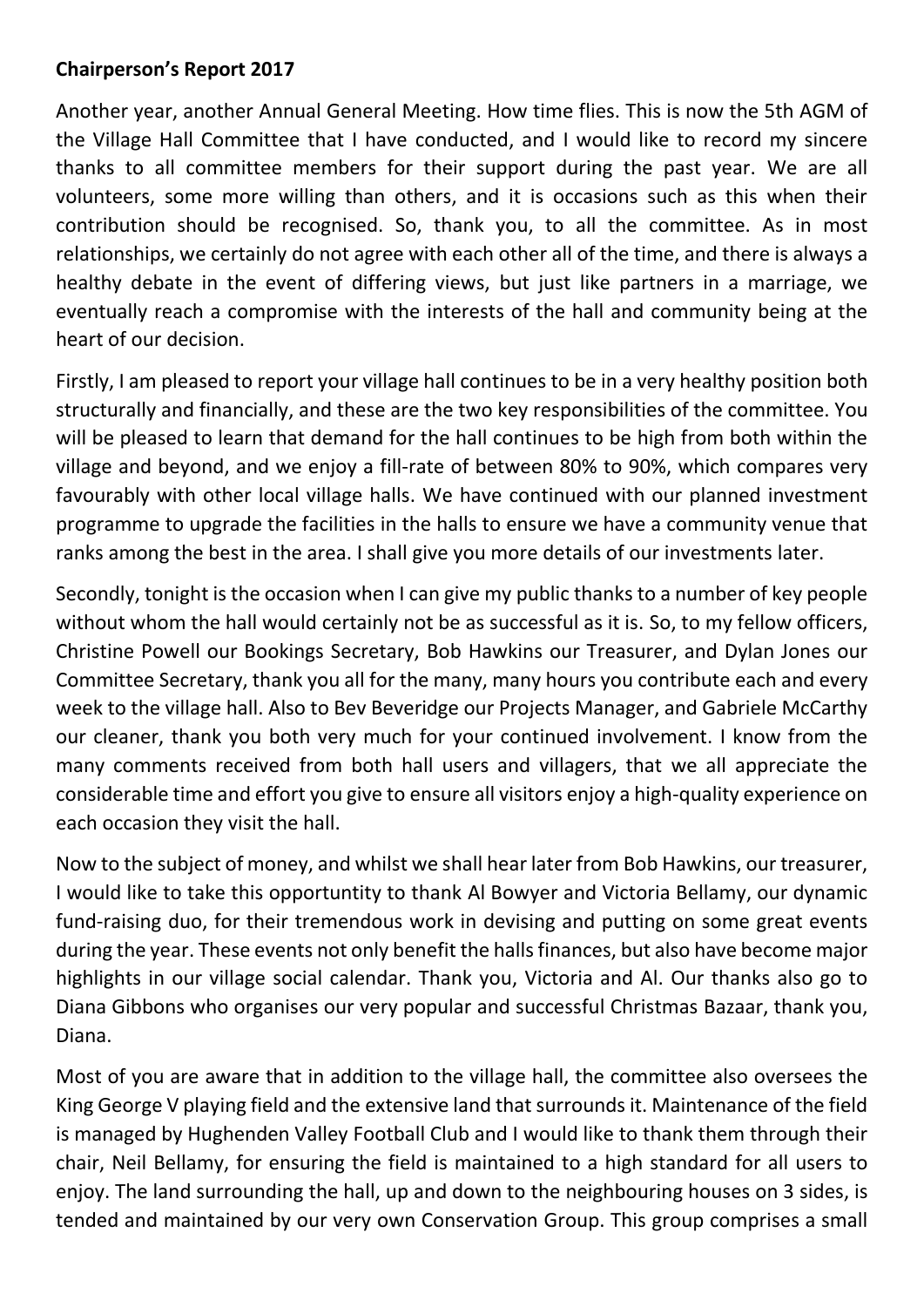but dedicated number of volunteers who meet regularly during the year to undertake the necessary cutting and pruning of the grass, shrubs and trees, and tonight I want to publicly convey the committees' appreciation for the fantastic work they do under the guidance of John Moorby. Thank you, John and the conservation team.

In common with most small organisations, we must be careful about spending money and we devote a considerable amount of time in committee, discussing and debating proposed expenditure projects, which is both a healthly and necessary part of the decision-making process. Expenditure during the year was almost £25k, which is the most we have spent for some time. During the year, we completed the installation of a new speaker system, and have partially completed the installation of special acoustic panels, both to significantly improve the sound quality within the large hall. As you can see, we have almost finished the replacing all of the internal doors, and will soon take possession of an external CCTV system. The latter will give added security to all users of the halls, the children's play area and the car park. Plans for 2018 include replacing the external doors and refurbishing the toilet facilities.

We continue to ensure there is a contingency fund of around £30k in the bank, which is approximately the average annual cost of running the hall, and this is available for use in the event of the hall suffering a major incident that requires the immediate availability of cash to resolve. Overall, as we will be hearing later from, Bob Hawkins, our financial position is healthy.

I would now like to touch upon a few challenging issues that we are presently dealing with. Firstly, the community shop which reopened almost 12 months ago. Unfortunately, we have yet to reach agreement with the shop committee, on the terms of their lease, even though our original proposals were issued some 3 months in advance of their reopening. Whilst this is very frustrating for both parties, I am confident a solution can be achieved very soon.

Secondly, as some of you will know, the parish council decided to cease funding the repair and replacement of the equipment in our children's playground. This was a reversal of their policy that had existed for almost 20 years. Consequently, some of the play equipment that had been removed by the parish council due to it being potentially dangerous, has not been replaced. It now falls upon the village hall to fund future repairs and replacements and we have therefore established a sub-committee comprising a small group of local parents, to devise and launch some fund-raising events to raise funds for buying new playground equipment.

Thirdly, the community all-weather sports facility that has been proposed by a group of village residents who are known as the Hughenden Valley Sports Initiative Group. Their proposal has been considered by the trustees of the village hall to determine any conflict with the covenant and I would like to read out the trustees' response to the proposal:

*Following detailed consideration of the proposal by a group of Hughenden Valley residents ("the sports group") for the installation of an all-weather sports facility on the King George V playing field, the Village Hall trustees can find no reason why consultation with*